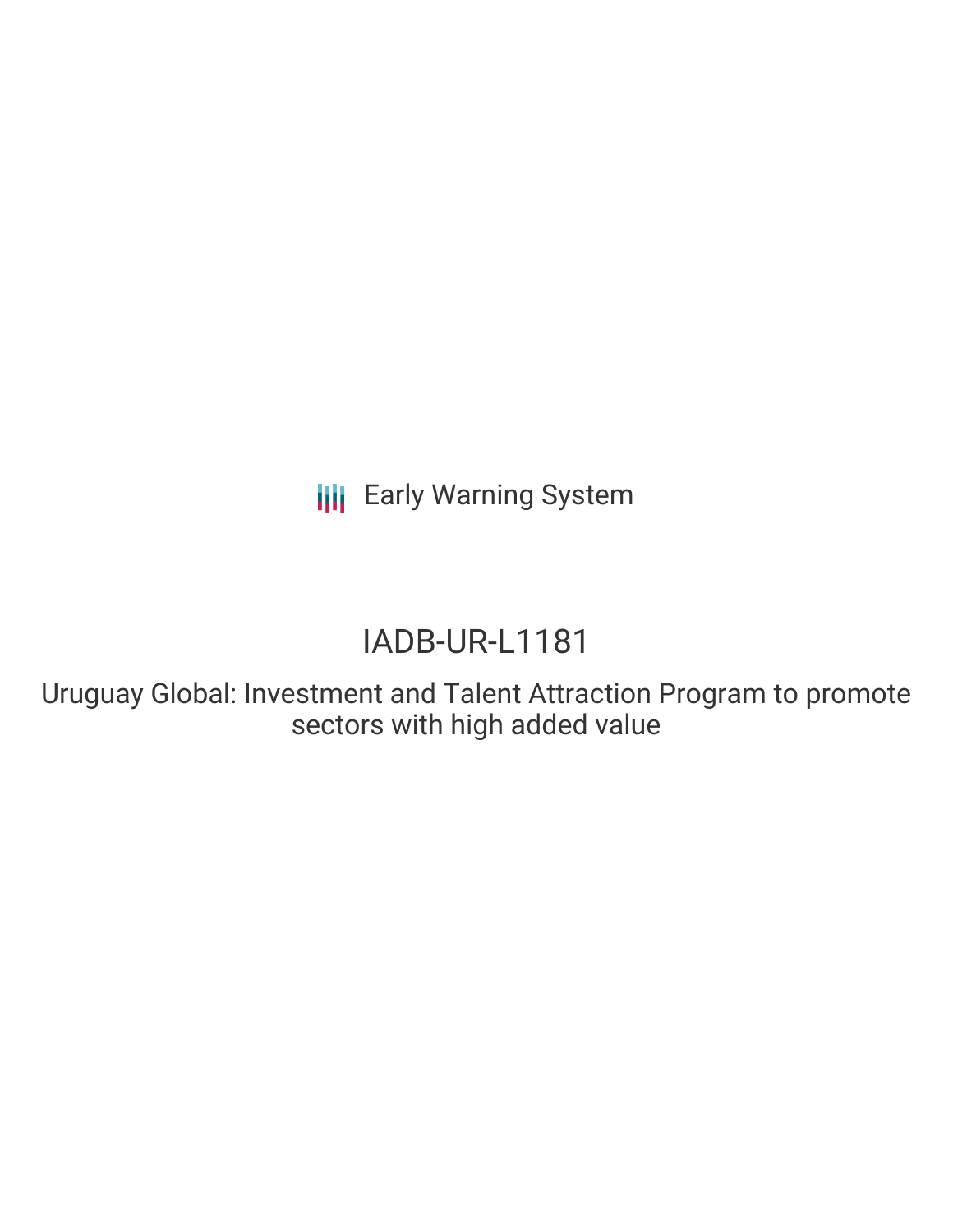

#### **Quick Facts**

| <b>Countries</b>               | Uruguay                                   |
|--------------------------------|-------------------------------------------|
| <b>Specific Location</b>       |                                           |
| <b>Financial Institutions</b>  | Inter-American Development Bank (IADB)    |
| <b>Status</b>                  | Proposed                                  |
| <b>Bank Risk Rating</b>        | C                                         |
| <b>Borrower</b>                | Goverment of Uruguay                      |
| <b>Sectors</b>                 | Industry and Trade, Technical Cooperation |
| <b>Investment Type(s)</b>      | Loan                                      |
| <b>Investment Amount (USD)</b> | $$10.00$ million                          |
| <b>Project Cost (USD)</b>      | \$10.00 million                           |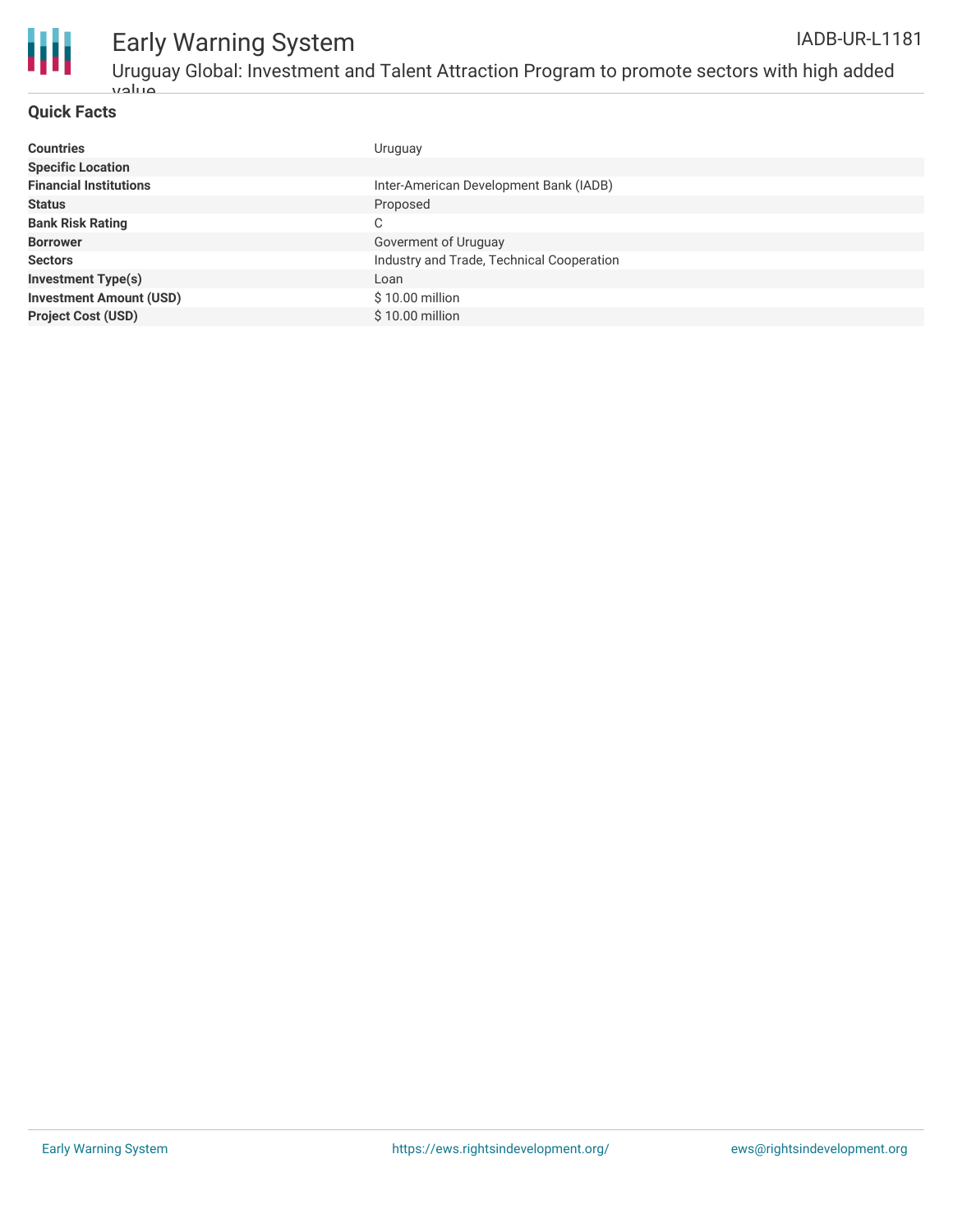

## **Project Description**

The general objective of the program is to contribute to increasing investment, exports and employment in sectors of goods and services with high added value in Uruguay, which favors decentralization and diversification of the economy.The specific objective is to support the establishment of companies, universities, and public and private institutions oriented towards internationalization, which allow attracting talent and investment to increase exports and promote the creation of high added value employment.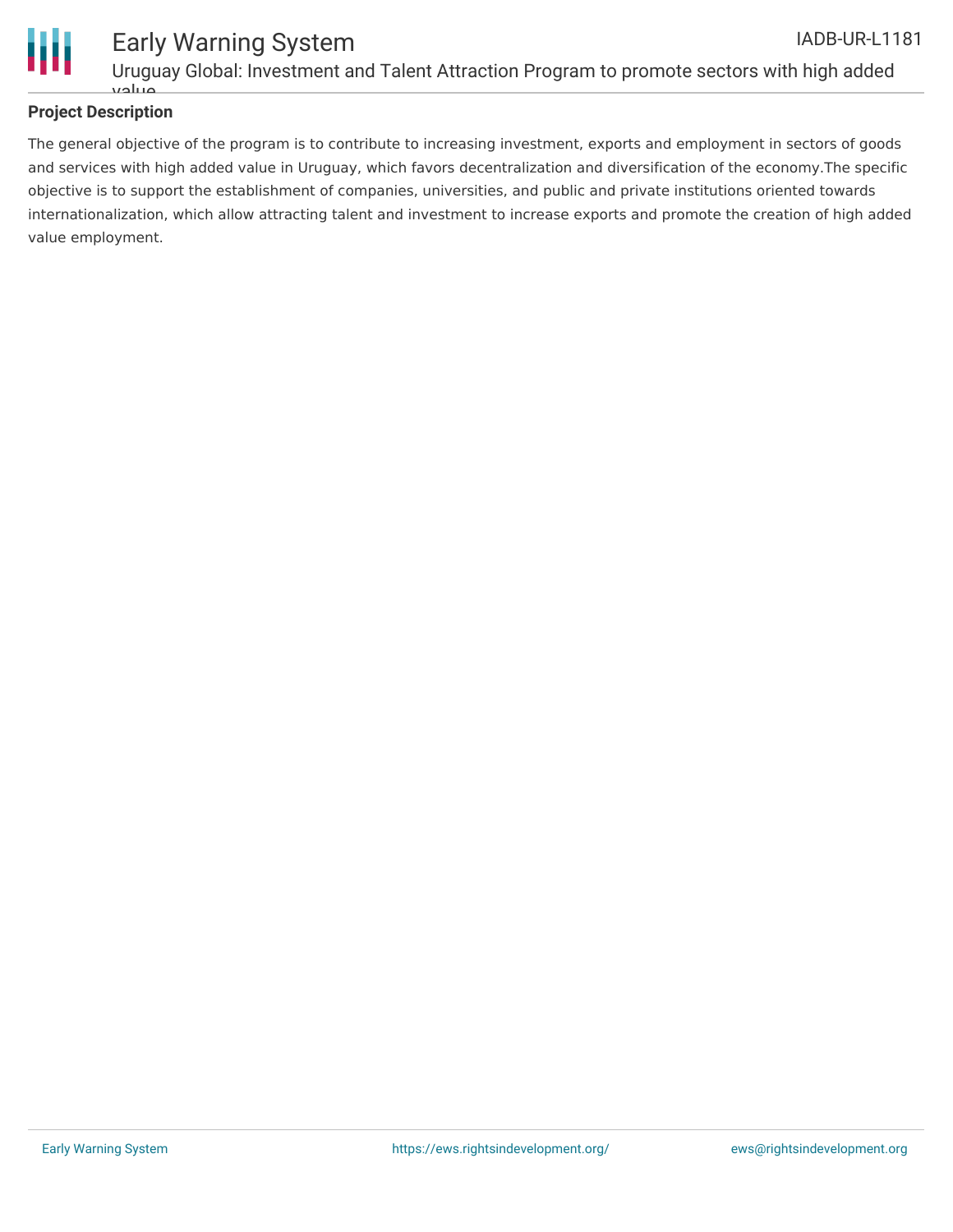

#### Early Warning System Uruguay Global: Investment and Talent Attraction Program to promote sectors with high added IADB-UR-L1181

# **Investment Description**

value

• Inter-American Development Bank (IADB)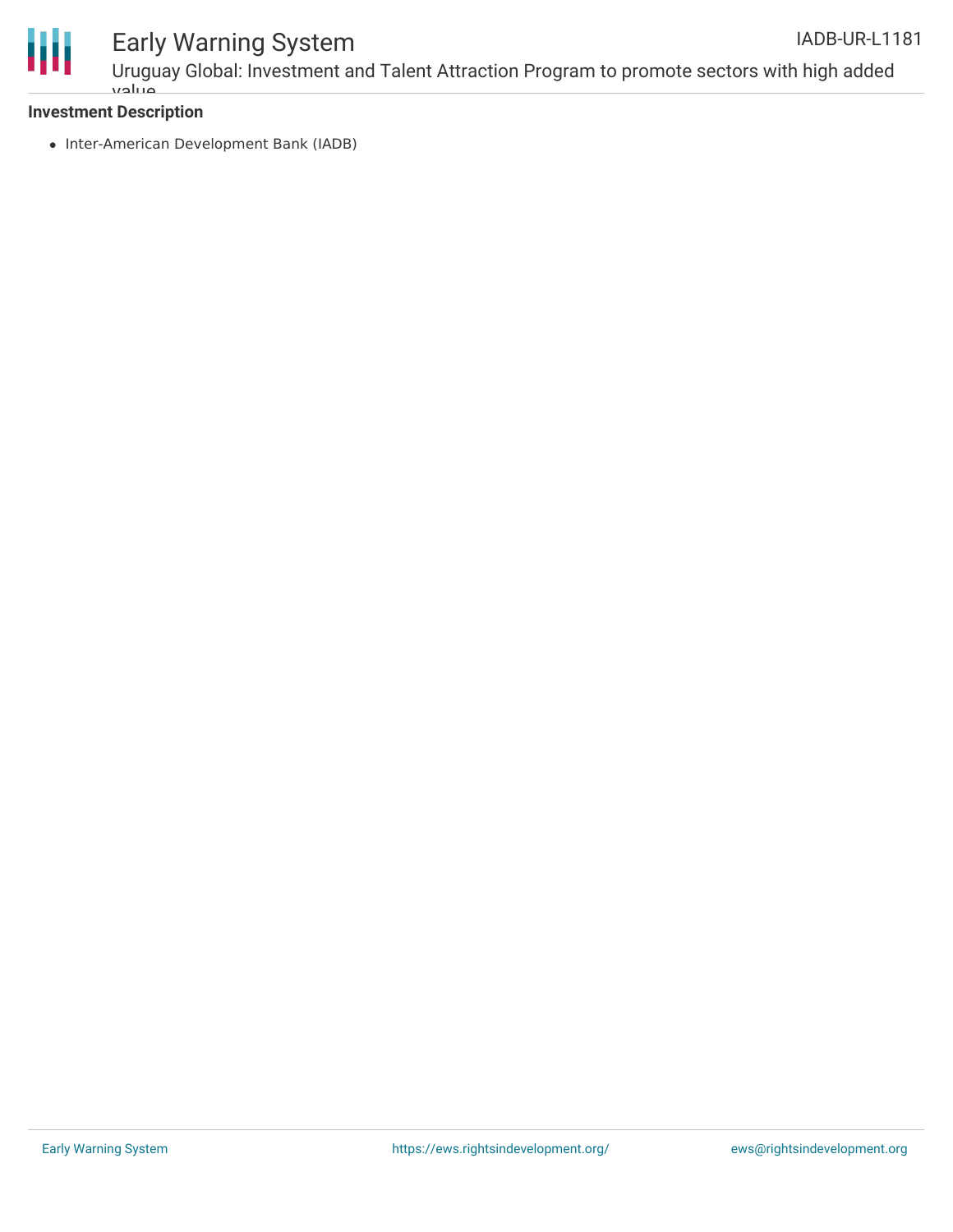

# **Contact Information**

#### ACCOUNTABILITY MECHANISM OF IADB

The Independent Consultation and Investigation Mechanism (MICI) is the independent complaint mechanism and fact-finding body for people who have been or are likely to be adversely affected by an Inter-American Development Bank (IDB) or Inter-American Investment Corporation (IIC)-funded project. If you submit a complaint to MICI, they may assist you in addressing the problems you raised through a dispute-resolution process with those implementing the project and/or through an investigation to assess whether the IDB or IIC is following its own policies for preventing or mitigating harm to people or the environment. You can submit a complaint by sending an email to MICI@iadb.org. You can learn more about the MICI and how to file a complaint at http://www.iadb.org/en/mici/mici.1752.html (in English) or http://www.iadb.org/es/mici/mici.1752.html (Spanish).